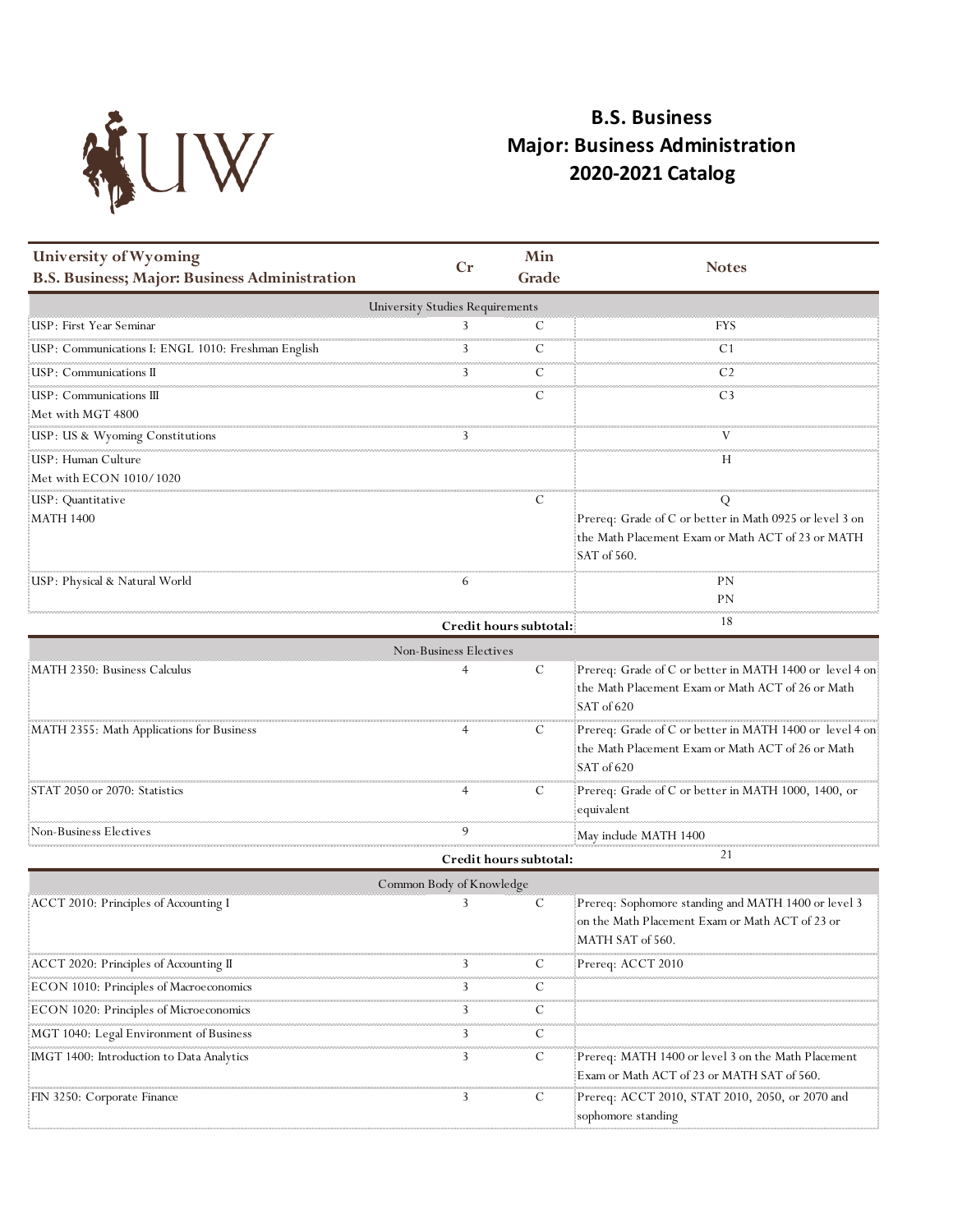| MGT 3210: Management and Organization             |  | Prereq: Sophomore standing and completion of COM I                                                                                                                                                             |
|---------------------------------------------------|--|----------------------------------------------------------------------------------------------------------------------------------------------------------------------------------------------------------------|
| MKT 3210: Introduction to Marketing               |  | Prereq: Sophomore standing and completion of COM I                                                                                                                                                             |
| DSCI 3210: Intro to Operations & Supply Chain Mgt |  | Prereq: IMGT 1400 or equivalent, STAT 2050 or<br>equivalent, MATH 2355 or equivalent, sophomore<br>standing                                                                                                    |
| MGT 4800: Business Strategy and Policy            |  | Prereq: ACCT 2010, 2020, MGT 1040, DSCI 3210, FIN<br>3250, MGT 3210, MKT 3210, STAT 2010 or equivalent,<br>advanced business standing, and senior standing. To be<br>taken graduating semester of Senior year. |

|                                            | Credit hours subtotal:       |    | 33                                                                                                                      |  |  |  |  |
|--------------------------------------------|------------------------------|----|-------------------------------------------------------------------------------------------------------------------------|--|--|--|--|
| <b>Business Administration Major</b>       |                              |    |                                                                                                                         |  |  |  |  |
| DSCI 4240: Computer Applications           |                              |    | Prereq: IMGT 1400 or equivalent, STAT 2010 or<br>equivalent, and junior class standing                                  |  |  |  |  |
| FIN 3520: Financial Markets & Institutions |                              | C  | Prereq: FIN 3250, STAT 2010 or 2050/2070 and advanced<br>business standing.                                             |  |  |  |  |
| ACCT 3240: Cost Accounting I               |                              |    | Prereq: ACCT 2010, 2020, MATH 1400 ACCT 2020 and<br>MATH 1400 with grades of C or better in each;<br>sophomore standing |  |  |  |  |
| MGT 3110: Business Ethics                  |                              | C  | Prereq: Sophomore standing                                                                                              |  |  |  |  |
| MGT 3410: Human Resource Management        |                              | C  | Prereq: MGT 3210 and advanced business standing                                                                         |  |  |  |  |
| MGT 4340: Law for Managers                 |                              | C  | Prereq: MGT 1040 or equivalent                                                                                          |  |  |  |  |
| MKT 4430: Marketing Management             |                              | C  | Prereq: MKT 3210, STAT 2010, and MGT 3210                                                                               |  |  |  |  |
| Advanced Business Electives                |                              | C  | Any 3000-level or higher business course not used to meet:<br>any other primary major requirements.                     |  |  |  |  |
|                                            | Credit hours subtotal:<br>27 |    |                                                                                                                         |  |  |  |  |
|                                            | Free Electives               |    |                                                                                                                         |  |  |  |  |
| Free Electives from any college            |                              |    | Have not been used to meet any other requirements.                                                                      |  |  |  |  |
|                                            | Credit hours subtotal:       | 21 |                                                                                                                         |  |  |  |  |
|                                            |                              |    |                                                                                                                         |  |  |  |  |

**B.S. Business Major: total credit total:**

120

## **College of Business Requirements**

This program has been formulated to meet the requirements of the College of Business and the Association to Advance Collegiate Schools of Business (AACSB) International.

• A minimum of 120 hours is required.

• A 2.50 grade point average is required in all College of Business and all University of Wyoming (UW) courses to graduate.

- A grade of C or above required for common body of knowledge and major specific core courses.
- A passing score on the exit exam for College of Business majors.
- 50% of business credit hours must be from UW.

• A maximum of six (6) hours of freshman/sophomore-level military science and a maximum of six (6) hours of junior/senior-level military science may be applied to degrees in the College of Business.

• MATH 2200 and 2205 may be substituted for MATH 2350 and 2355

• MATH 1400 may be satisfied with Level 4 of the Math placement exam or ACTE 26+. Students placing out of MATH 1400 will need an additional non-business elective.